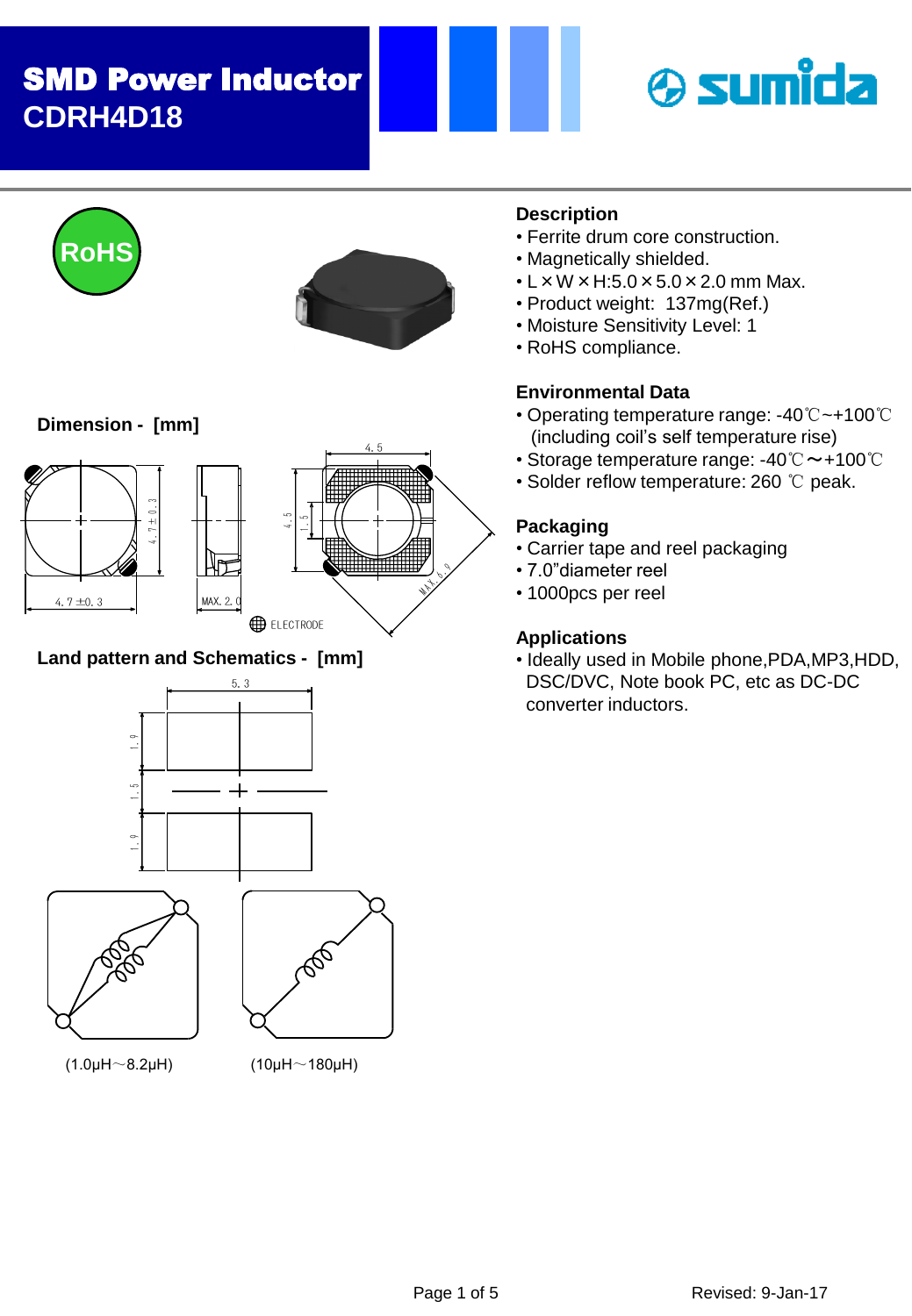

#### **Electrical Characteristics**

| Part No.         | Stamp           | Inductance<br>(HH)<br>[within ] $\divideontimes$ 1 | $D.C.R.(\Omega)$<br>Max. (Typ.)<br>(at $20^{\circ}$ C) | <b>Rated Current</b><br>$(A) \times 2$ |
|------------------|-----------------|----------------------------------------------------|--------------------------------------------------------|----------------------------------------|
| CDRH4D18NP-1R0NC | 1 <sub>R0</sub> | $1.0 \pm 30\%$                                     | 45m(35m)                                               | 1.72                                   |
| CDRH4D18NP-2R2NC | 2R <sub>2</sub> | $2.2 \pm 30\%$                                     | 75m(58m)                                               | 1.32                                   |
| CDRH4D18NP-2R7NC | 2R7             | $2.7 \pm 30\%$                                     | 105m(80m)                                              | 1.28                                   |
| CDRH4D18NP-3R3NC | 3R3             | $3.3 \pm 30\%$                                     | 110m(85m)                                              | 1.04                                   |
| CDRH4D18NP-3R9NC | 3R9             | $3.9 \pm 30\%$                                     | 155m(120m)                                             | 0.88                                   |
| CDRH4D18NP-4R7NC | 4R7             | $4.7 \pm 30\%$                                     | 162m(125m)                                             | 0.84                                   |
| CDRH4D18NP-5R6NC | 5R6             | $5.6 \pm 30\%$                                     | 170m(130m)                                             | 0.80                                   |
| CDRH4D18NP-6R8NC | 6R <sub>8</sub> | $6.8 \pm 30\%$                                     | 200m(155m)                                             | 0.76                                   |
| CDRH4D18NP-8R2NC | 8R2             | $8.2 \pm 30\%$                                     | 245m (190m)                                            | 0.68                                   |
| CDRH4D18NP-100NC | 100             | $10 + 30%$                                         | 200m (148m)                                            | 0.61                                   |
| CDRH4D18NP-120NC | 120             | $12 + 30%$                                         | 210m (156m)                                            | 0.56                                   |
| CDRH4D18NP-150NC | 150             | $15 + 30%$                                         | 240m (178m)                                            | 0.50                                   |
| CDRH4D18NP-180NC | 180             | $18 + 30%$                                         | 338m (250m)                                            | 0.48                                   |
| CDRH4D18NP-220NC | 220             | $22 \pm 30\%$                                      | 397m (294m)                                            | 0.41                                   |
| CDRH4D18NP-270NC | 270             | $27 + 30%$                                         | 441m (327m)                                            | 0.35                                   |
| CDRH4D18NP-330NC | 330             | $33 + 30%$                                         | 694m (514m)                                            | 0.32                                   |
| CDRH4D18NP-390NC | 390             | $39 + 30%$                                         | 709m (525m)                                            | 0.30                                   |
| CDRH4D18NP-470NC | 470             | $47 + 30%$                                         | 922m (683m)                                            | 0.28                                   |
| CDRH4D18NP-560NC | 560             | $56 + 30%$                                         | 1.08(800m)                                             | 0.26                                   |
| CDRH4D18NP-680NC | 680             | $68 + 30%$                                         | 1.30(1.00)                                             | 0.24                                   |
| CDRH4D18NP-820NC | 820             | $82 + 30%$                                         | 1.56(1.20)                                             | 0.22                                   |
| CDRH4D18NP-101NC | 101             | $100 \pm 30\%$                                     | 1.73(1.33)                                             | 0.20                                   |
| CDRH4D18NP-121NC | 121             | $120 \pm 30\%$                                     | 2.39(1.84)                                             | 0.18                                   |
| CDRH4D18NP-151NC | 151             | $150 + 30%$                                        | 2.67(2.05)                                             | 0.15                                   |
| CDRH4D18NP-181NC | 181             | $180 + 30%$                                        | 4.00(3.05)                                             | 0.14                                   |

 $\div$  1. Inductance measuring condition: 1.0μH  $\sim$  8.2μH at 7.96 MHz

 $10\mu$ H  $\sim$  180 $\mu$ H at 100 kHz

 $\%$ 2. Rated current: The DC current at which the inductance decreases to 65% of its nominal value or when ∆t=40℃, whichever is lower (Ta=20℃).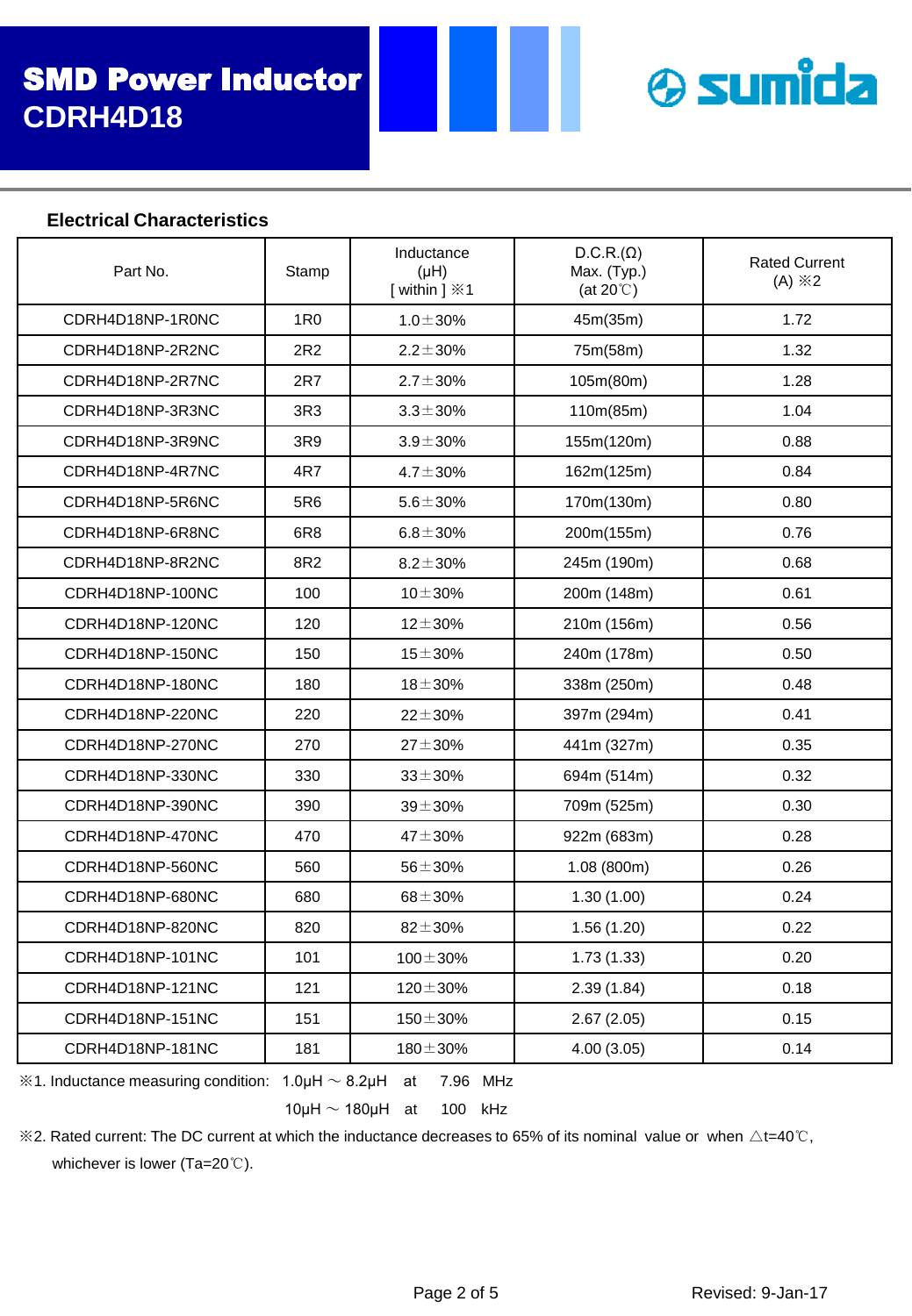



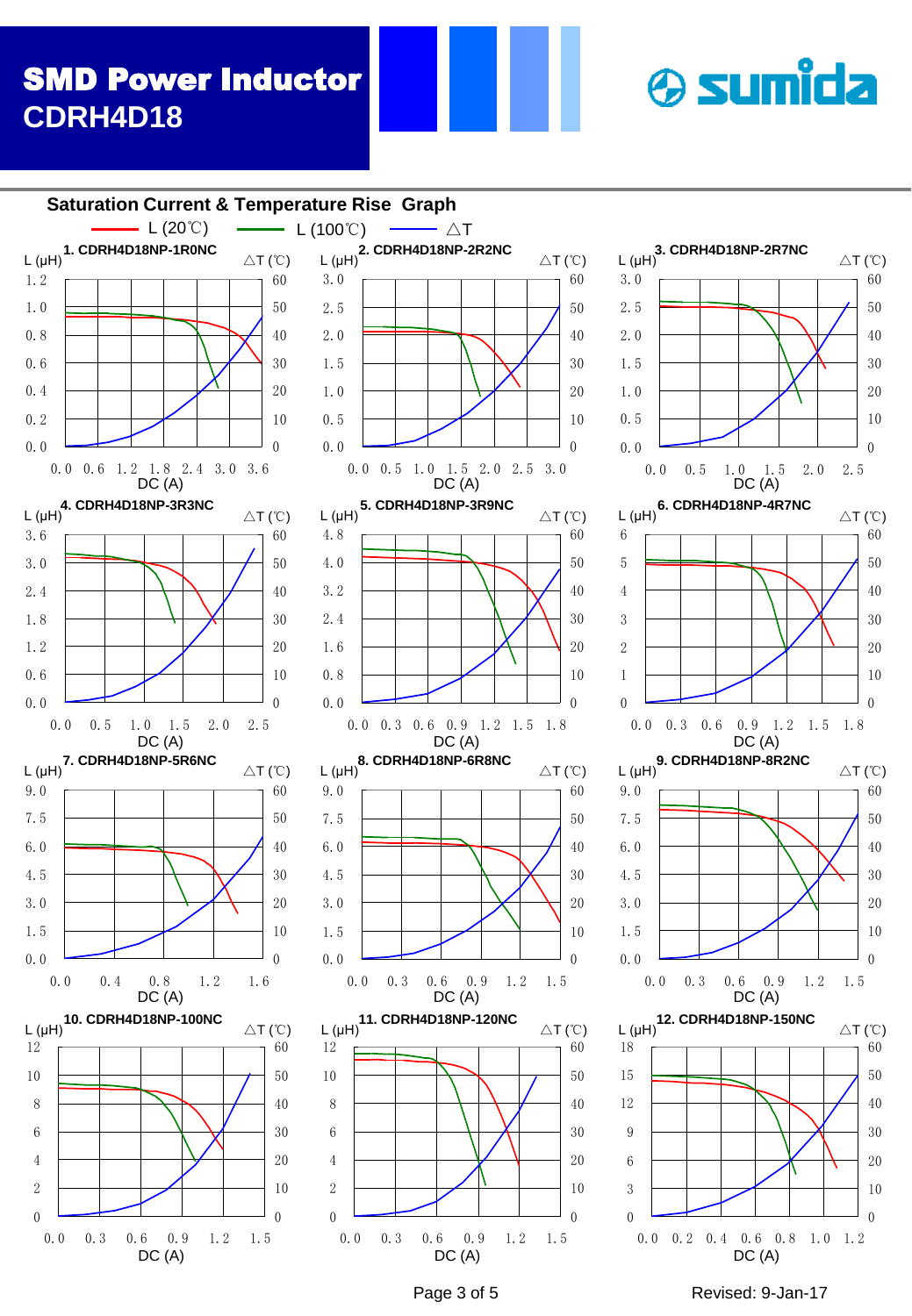



0.0 0.2 0.4 0.6 0.8 1.0 1.2<br>DC (A)

**L** (μH)<sup>13.</sup> CDRH4D18NP-180NC  $\Delta T$  (℃)



 

DC (A)

0.0 0.1 0.2 0.3 0.4

**& sumida** 

 

 $\theta$